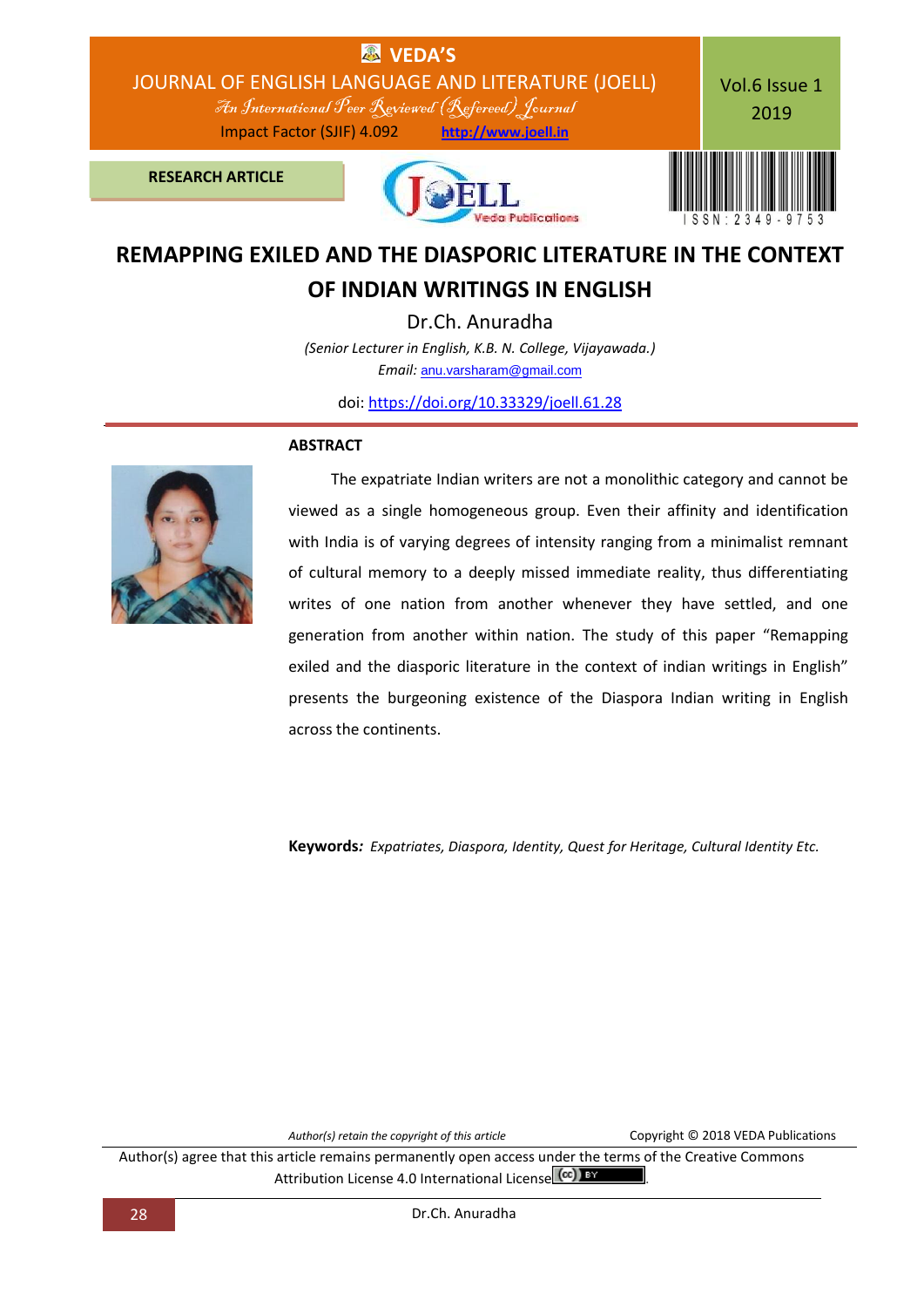## **EX** VEDA'S JOURNAL OF ENGLISH LANGUAGE AND LITERATURE (JOELL) An International Peer Reviewed (Refereed)Journal Impact Factor (SJIF) 4.092 **http://www.joell.in**

Theories drawn from Diasporic Studies are being increasingly pressed into service to interpret the writers of Indian origin who have settled in countries such as the US, Canada, England, Australia, Caribbean, Africa, Far East, and other parts of the globe. The demographic profile of the 25 million Indian diaspora spread across 110 countries in the 8 major regions of the world has yielded, over the years, a rich harvest of writers who attract popular and critical acclaim on the international scene. Their writing has been substantial, significant, and complex enough to call for a regular ongoing critical consideration.

The expatriate Indian writers are not a monolithic category and cannot be viewed as a single homogeneous group. It is essentially a composite cultural context, drawing from different nations, cultures and societies, with of course; the single thread of Indian background running through this variegated this grouping. Even their affinity and identification with India is of varying degrees of intensity ranging from a minimalist remnant of cultural memory to a deeply missed immediate reality, thus differentiating writes of one nation from another whenever they have settled, and one generation from another within nation.

In general, the study of the paper presents the situation of these writers who enables them to leverage their experience of living on the cusp of cultures, their happy or unhappy positioning bestowing upon them a privileged perspective of outsider/insider, mixing cultural memory with desire in a hundred different ways. Most of the time their marginality in their host nations enables them to strike a chord of homelessness of the modern individual.

The paper explores how their writings range from expression of postcolonial angst, immigrant experience, and caught-on-the cusp syndrome or outsider/insider perspectives. It is recognized that these writers call for a few new critical discourse that will, to begin with, renegotiate the ideas of citizenship and the politics of belonging and of culture, and evolve a new idiom to include their new, vastly diverse diasporic concerns. Questions of history and heritage somehow interwoven, by and large, with the identity of émigré writing in a way

that is more urgent than it is with the stay-at-home Indian writing. Expatriate Indian writers in English invariably been the standard bearers in the interrogation of the hegemonic structures during the postcolonial era.

The paper tries to explore the literary background of the Indian writings in English since its inception. It randomly makes the survey of its origin, growth its implications and ramifications were discussed at length giving importance to Indian – American Diasporic writers. Since time immemorial Indian Diaspora has been an interesting subject and topic of discussion. In each and every genre of literature, writers have experimented with this concept of Diaspora by giving it different terms such as migration, immigration, dispersion, overseas Indians, Nomads, Refugees, Exiles and so on. However, the term literally means to scatter, to spread or to disperse. Through their writings, these writers make a conscious effort to re-establish and cultural patterns whose roots have been traced back to India and this leads to the revival of renaissance of Indian culture. Diaspora writing is the one which covers every continent and part of the world. In this regard, the chapter focuses on diasporic writing has been spread from Caribbean islands to Australia and made a significant contribution in the field of different genres.

*Namesake* by Jhumpa Lahiri reflections were made on how migrations have resulted in building up Diasporic communities which share the common sense of rootlessness and experience of agony due to homelessness in a new land. The central theme of Lahiri's fictional aura is Indian-American life and the dilemma in the lives of Indian immigrants who encounter problems such as identity crisis, alienation, nostalgic feeling etc. In the Namesake she plays a role as an impersonal detached storyteller. She pays a visit to the Bengali immigrants in America where the state of exile is cultural as well as emotional. The Diasporic themes such as the uncomfortable position of the immigrants, the large gulf between the developed world and India and between family tradition and individual freedom are reflected in the Namesake. Difficult Daughters by ManjuKapur, presented an argument by attempting to explore the theme of gender representation within the discursive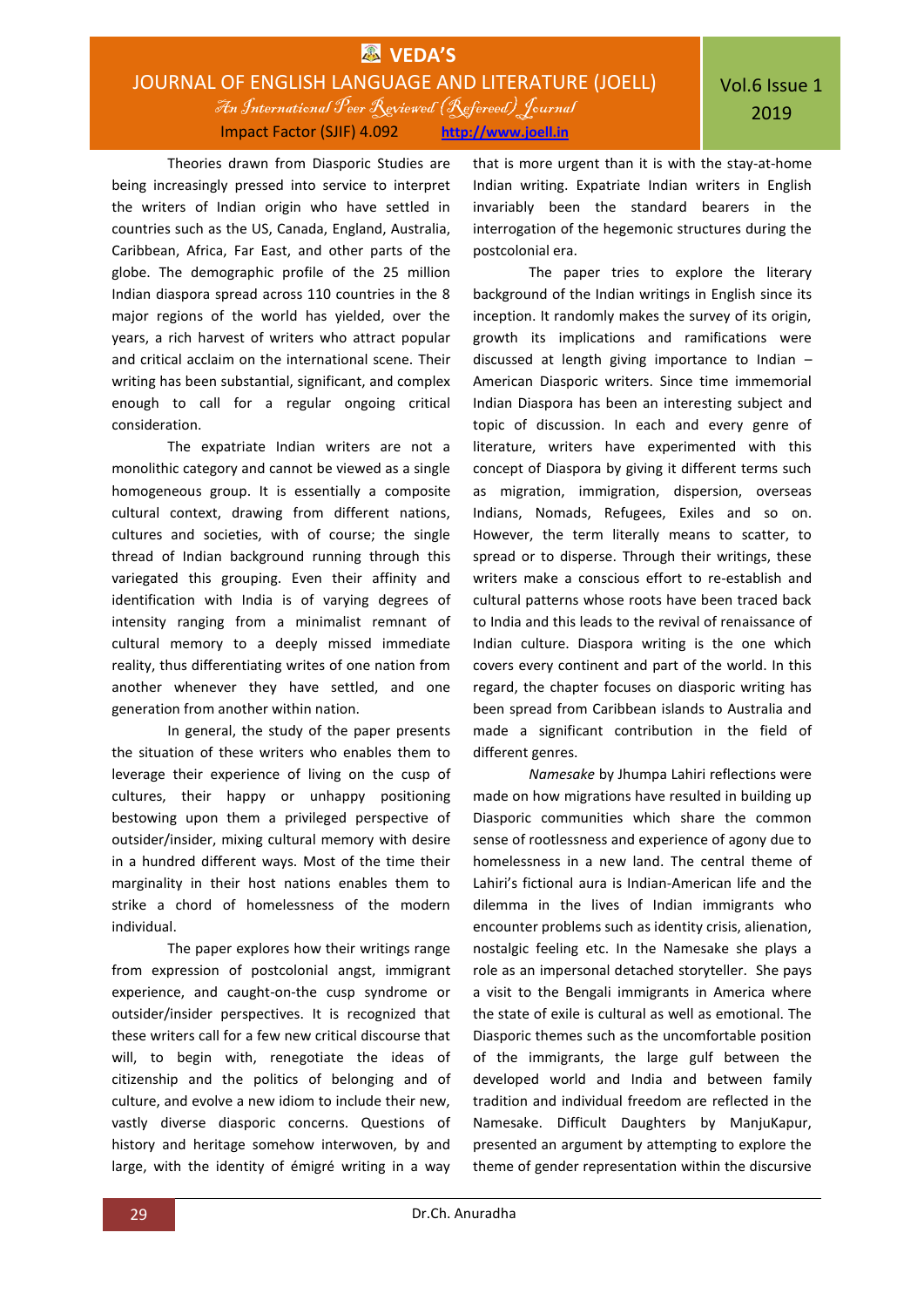## **EX** VEDA'S JOURNAL OF ENGLISH LANGUAGE AND LITERATURE (JOELL) An International Peer Reviewed (Refereed)Journal Impact Factor (SJIF) 4.092 **http://www.joell.in**

parameters of a nationalistic discourse. The novel may be considered as an autobiography which traces the destiny of its female protagonist through the trajectory of nation's history, presenting a postcolonial critique of imperialism through the collective experience of freedom struggle in the Indian nation, as and how it refracted through the saga of individual women's lives. The chapter explores the question of women's indemnity and subjectivity in context of the cultural and political formulation of a nation in process.

In Desirable Daughters, by Bharati Mukherjee the Immigrants have envisioned tales that exhibit experiences of independent and emerging countries. Cultures have taken up new form in the contemporary times, where the issues of Diaspora, globalization, consumerism, transnationalism cultural hyberidity and identity crisis have become new motif in the postcolonial literatures. The new issues give rise to identity crisis that evokes feelings of an individual that portrays socio-cultural setup that shows the blend of tradition and modernity. The new identity creates problems for Tara in Desirable Daughters by Bharati Mukherjee, where she is alienated, languishing in the angst and ennui of the diasporic experience, yet to carve out a niche for herself. Bharati Mukherjee has struck a balance between tradition and modernity by representing past and present which is achieved through the female protagonist -Tara, who severed her links with tradition but remains tied to her native country. Tara is influenced by ancient customs and traditions, but is rooted to modern customs. She is conscious of her existential predicament which is mirrored in the epigraph.

Migrants not only take with them their skills and expertise to their new locales, but also their culture, living styles and collective memories. Over the ages, this has been a common thread, irrespective of nationality or ethnicity. Over the past two millennia, three broad patterns of migration have occurred: ancient and medieval migration to colonial powers; migration to the industrial nations immediately after World War II; and recent migration to developed countries for better career opportunities and living conditions, where the internet, affordable airfare, and cheap

communications help to maintain close ties with one's homeland. The phenomenon that is human migration is best captured by the term we have all come to know as "diaspora".

The term diaspora is derived from the Greek words, "dia", which means "through," and "speiro" which means, "to scatter." Literally, "diaspora" means scattering or dispersion. It was originally used to describe the dispersion of Jews after their exile from Babylon in the 6th century BC, and later to refer to all Jewish people scattered in exile outside Palestine. Today it has come to describe any group of people who are dispersed or scattered away from their home country with a distinct collective memory and a myth of return. There is no ambiguity about the term when it is used in relation to the Jewish people, but once it is applied to other religious or ethnic groups, it becomes difficult to make a clear distinction between what is a migration and what is a diaspora, or between what is a minority and what is a diaspora. We do not use the term "British Diaspora" when discussing the presence of even recent descendants of British people in Australia, New Zealand, South Africa, Canada or the United States. They are simply Aussies, Kiwis, South Africans, Canadians or Americans, even though they meet most of the requirements of a diaspora. Nor is the term applied to the many German colonies established in Central and Eastern Europe, or in several Latin American countries. These colonies, in both Chile and Argentina for instance, continue to retain their Germanic identity – normally a keydefining feature of a diaspora, - but there is no reference to a "German Diaspora" in our lexicon. They are typically referred to as a "minority of superiority."

A diaspora is also characterized by the role played by a collective memory, which retains the historical facts that precipitated the dispersion or scattering, as well as the cultural heritage of the homeland, and is often religious in nature. The Indian Diaspora fulfills all these conditions. We maintain our family traditions of origin, but also are gradually subject to social, cultural and political integration into the host nation. We are acutely aware of our Indian (and regional) origins, but don't go much further than a sympathetic curiosity about them;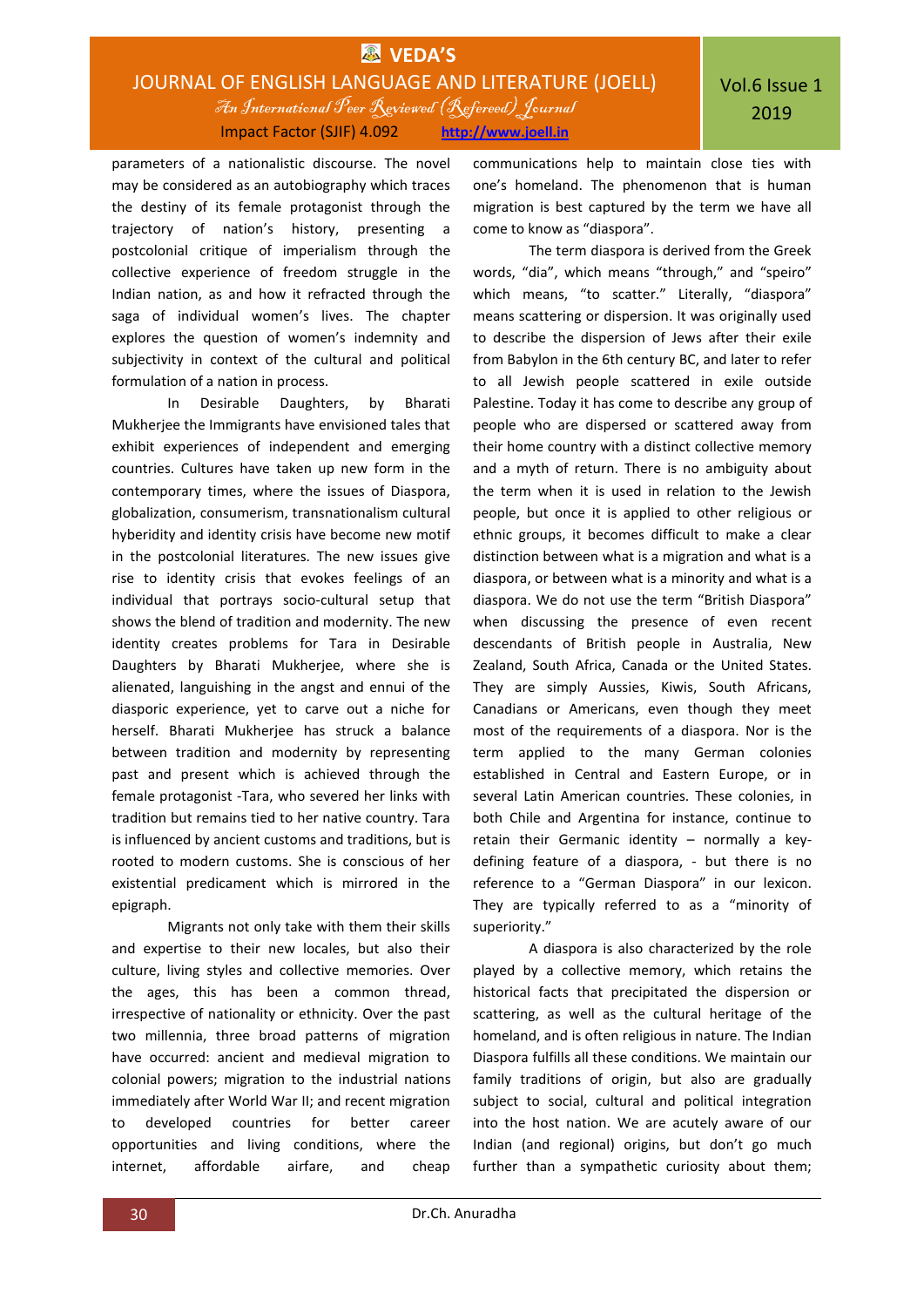## **EX** VEDA'S JOURNAL OF ENGLISH LANGUAGE AND LITERATURE (JOELL) An International Peer Reviewed (Refereed)Journal Impact Factor (SJIF) 4.092 **http://www.joell.in**

however, our personal identity is significantly affected by that awareness. We take an active interest in the general fate of India, and in important events in India. We perpetuate significant aspects of our Indian culture like language - most of us speak Hindi, as well as our mother tongues - and we maintain our religions and our tradition for weddings, upananyanams, and cremations.

We maintain regular communications with our family and friends in India and send remittances back home on a regular basis. India is number one in the world, with over \$55 billion in annual remittances (China is second with \$50 billion). Lastly, we attempt to influence our host country governments to pursue policies favorable to India, such as the intense lobbying by the Indian Diaspora in the US to get a recalcitrant US Senate to approve the Nuclear Treaty. The Historical Evolution of the Indian Diaspora, which numbers around 30 million, goes back at least two thousand years.

Focusing specifically on Expatriate or Diasporic Writing from India, what is so special about it? How 'Indian' is it? And how authentic? How is the compromise between the old world and the new reflected in the work? Are these writers' true spokespersons for India? These are some of the questions that need to be answered. The expatriate writer, it is argued, remains in what may be called a state of animated suspension, insecure in his new environment, uncertain of his affiliations and his roots. In the expatriate condition, there is a loss of geographical landmarks, a de-territorialization which seems irreversible. With this "de-territorialization" comes a change in individual sensibilities. So we have "geographies of identity" (Lane) which are connotative of the alteration of the individual sensibility in a changed geographical space.

The terms 'expatriate' and 'diaspora' have today become synonymous and yet the two words have different roots- 'expatriate' originating in Latin and 'diaspora' in Greek. Expatriate, moreover, refers to one who is away from a native land. In a negative sense it also means exile. The earlier versions of expatriate such as exile, refugee, and emigrant are today subsumed under the umbrella term 'diaspora'. Likewise, the word 'diaspora' too has taken refuge under a number of new modern trends. The major

cause has been globalization and as mentioned by Appadurai it is the disjuncture between economy, culture and politics that has given rise to the growth of Diaspora(1991 206). Even if one does not accept this very economic angle, still one finds that there have been a number of discussions with regard to expatriate writing per se.

William Safran discusses the fact that the word 'diaspora' is used as a metaphoric designation for several categories of people- expatriates, expellees, political refugees, alien residents, immigrants and ethnic/racial minorities(1991 83-99). The expatriate minority community, according to Safran, shares certain characteristics such as heritage, memory idealization of homeland, personal relationship with roots, etc. Even though many critics have variously criticized many of these traits they are significant developments in developing a body of thought with regard to expatriate writing diaspora.

Much of the work related to diaspora and the contentions with regard to the nature of writing have generally been confined to creative writing. However this paper is concerned with the constitution of a female body of writing that has been variously constructed under the aegis of two fields of literary criticism, namely 'Third World feminism' and 'postcolonialism'. Generally diasporic criticism discusses that aspect that a persona's total identification with a nation may not lead to any problems.

According to critics in diaspora studies, it is however noticed that people who have problems of identity/nationality create what they call a new space. This can be substantiated by the words of Mishra: Within a nation-state citizens are always unhyphenated, that is, if we are to believe what our passports say about us. In actual practice the pure unhypenated generic category is only applicable to those citizens whose bodies signify an unproblematic identity of selves with nations. For those of us who are outside of this identity politics, whose corporealtiesfissure the logic of unproblematic identification, plural/multicultural societies have constructed the impure genre of the hyphenated subject(1996 433).

In the contemporary field there have been a number of young scholars who are increasingly trying